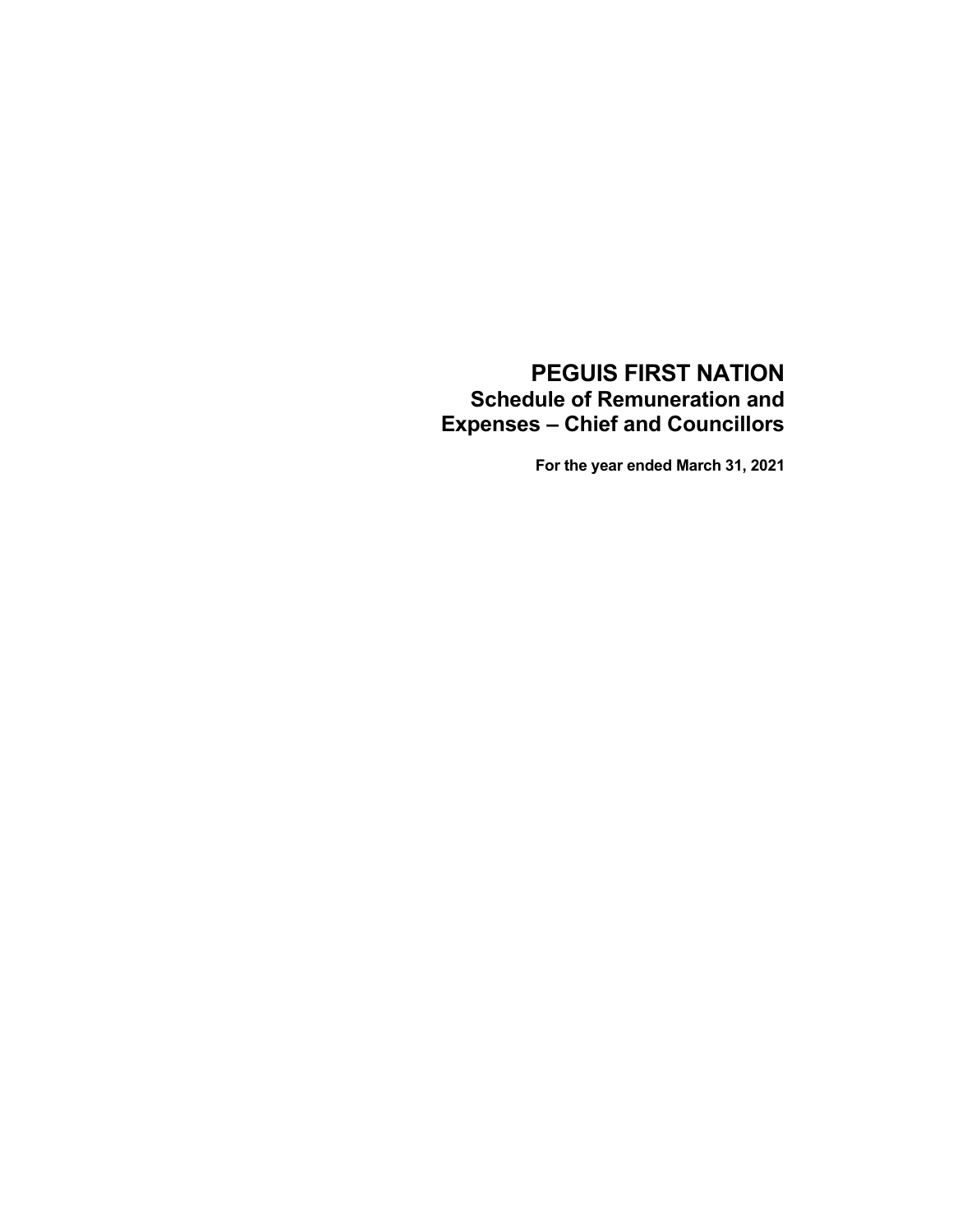# **PEGUIS FIRST NATION**

# **Schedule of Remuneration and Expenses – Chief and Councillors**

**For the year ended March 31, 2021**

|                                                                       | <b>Contents</b> |
|-----------------------------------------------------------------------|-----------------|
|                                                                       |                 |
| Independent Practitioner's Review Engagement Report                   | 2               |
| Schedule of Remuneration and Expenses – Chief and Councillors         |                 |
| Note to Schedule of Remuneration and Expenses - Chief and Councillors |                 |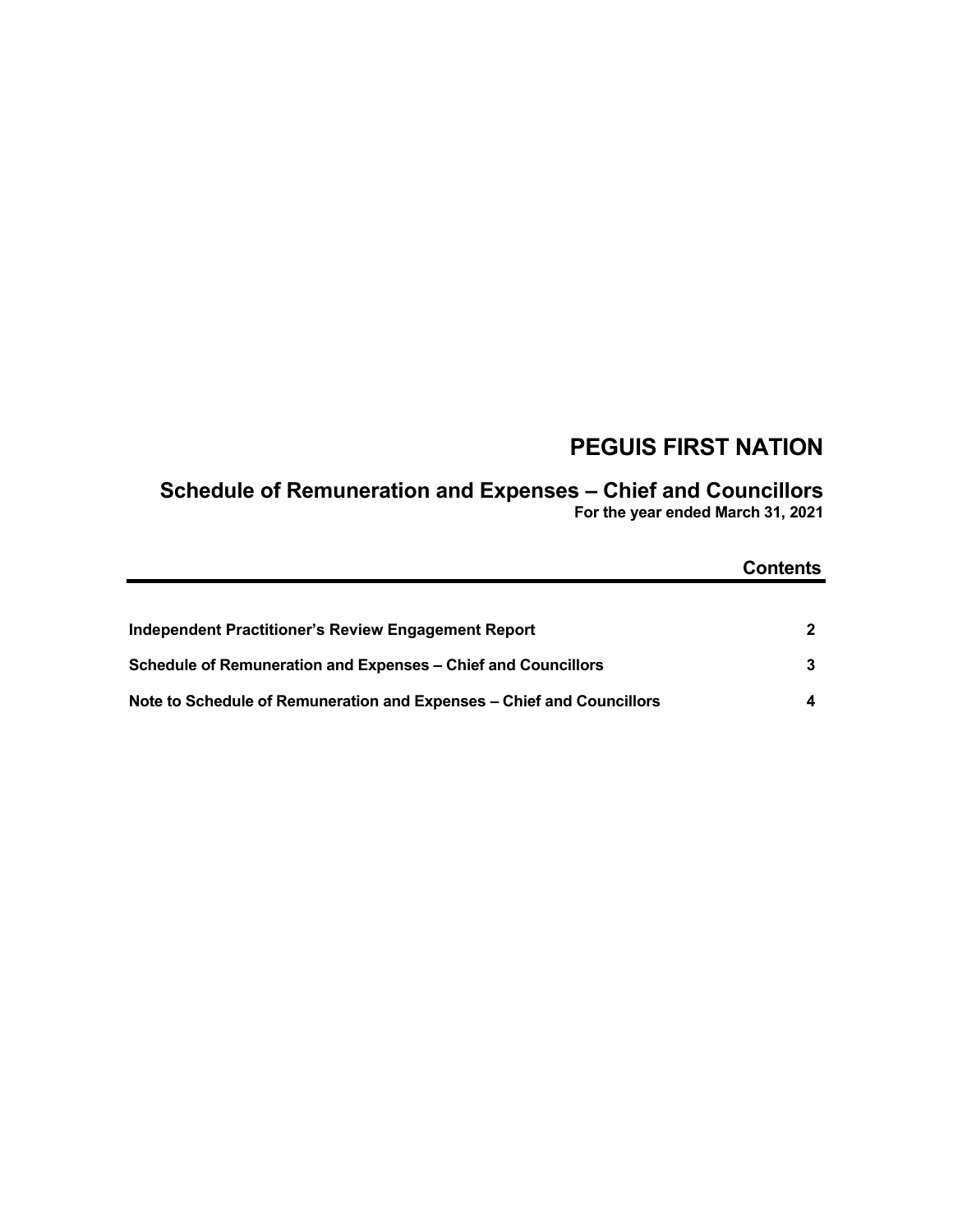### **Independent Practitioner's Review Engagement Report**

#### **To the Members of Peguis First Nation**

We have reviewed the accompanying Schedule of Remuneration and Expenses – Chief and Councillors of **Peguis First Nation** for the year ended March 31, 2021, and a summary of significant accounting policies and other explanatory information (together, "the Schedule"). The Schedule has been prepared by management, pursuant to the requirements of the Department of Indigenous Services Canada 2020-2021 Year-end Reporting Handbook.

#### **Management's Responsibility for the Schedule**

Management of **Peguis First Nation** is responsible for the preparation of the Schedule in accordance with the financial reporting provisions in the Department of Indigenous Services Canada 2020–2021 Year-end Reporting Handbook, and for such internal control as management determines is necessary to enable the preparation of the Schedule that is free from material misstatement, whether due to fraud or error.

#### **Practitioner's Responsibility**

Our responsibility is to express a conclusion on the Schedule based on our review. We conducted our review in accordance with Canadian generally accepted standards for review engagements, which required us to comply with relevant ethical requirements.

A review of the Schedule in accordance with Canadian generally accepted standards for review engagements is a limited assurance engagement. The practitioner performs procedures, primarily consisting of making inquiries of management and others within the entity, as appropriate, and applying analytical procedures, and evaluates the evidence obtained.

The procedures performed in a review are substantially less in extent than, and vary in nature from, those performed in an audit conducted in accordance with Canadian generally accepted auditing standards. Accordingly, we do not express an audit opinion on this Schedule.

#### **Conclusion**

Based on our review, nothing has come to our attention that causes us to believe that the Schedule is not prepared, in all material respects, in accordance with the financial reporting provisions in the Department of Indigenous Services Canada 2020–2021 Year-end Reporting Handbook.

#### **Basis of Accounting**

Without modifying our conclusion, we draw attention to Note 1 to the Schedule, which describes the basis of accounting. The Schedule is prepared to assist **Peguis First Nation** to meet the requirements subsection 6(1) of the First Nations Financial Transparency Act. As a result, the Schedule may not be suitable for another purpose.

Chartered Professional Accountants

Winnipeg, Manitoba Date of approval by Council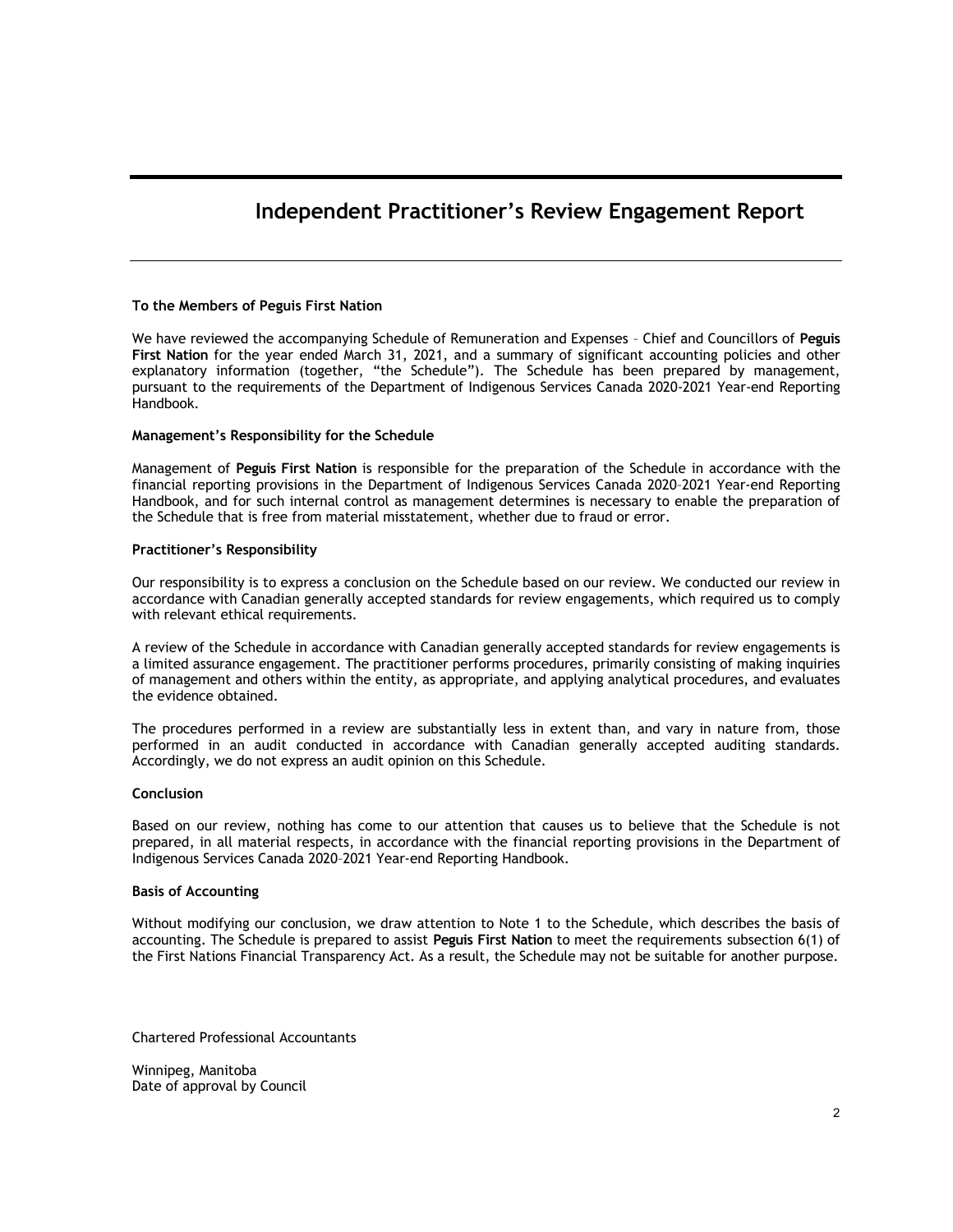## **PEGUIS FIRST NATION Schedule of Remuneration and Expenses – Chief and Councillors (Unaudited)**

**For the year ended March 31, 2021**

| <b>Individual</b>       | <b>Position</b> | Number of<br><b>Months</b> | Remuneration<br>(Note 1) | <b>Total Band</b><br><b>Business</b><br><b>Expenses</b><br>(Note 1) | <b>Indirect</b><br><b>Expenses not</b><br>paid to Chief and<br>Council<br>(Note 1) |
|-------------------------|-----------------|----------------------------|--------------------------|---------------------------------------------------------------------|------------------------------------------------------------------------------------|
| Bear, Mary Tyler        | Councillor      | 12                         | 95,493                   | 60,451                                                              | 19,424                                                                             |
| Favel, Martin           | Councillor      | 12                         | 93.947                   | 53,477                                                              | 20,206                                                                             |
| Hudson, Glenn           | Chief           | 12                         | 118,521                  | 56,119                                                              | 25,507                                                                             |
| Spence-Meeches, Annette | Councillor      | 12                         | 87,280                   | 28,950                                                              | 14,604                                                                             |
| Sutherland, Glennis     | Councillor      | 12                         | 90,926                   | 72,307                                                              | 15,862                                                                             |
| Sutherland, Wade        | Councillor      | 12                         | 93,947                   | 44,447                                                              | 15,897                                                                             |
| Wilson, Kelvin C.       | Councillor      | 12                         | 86,667                   | 53,891                                                              |                                                                                    |